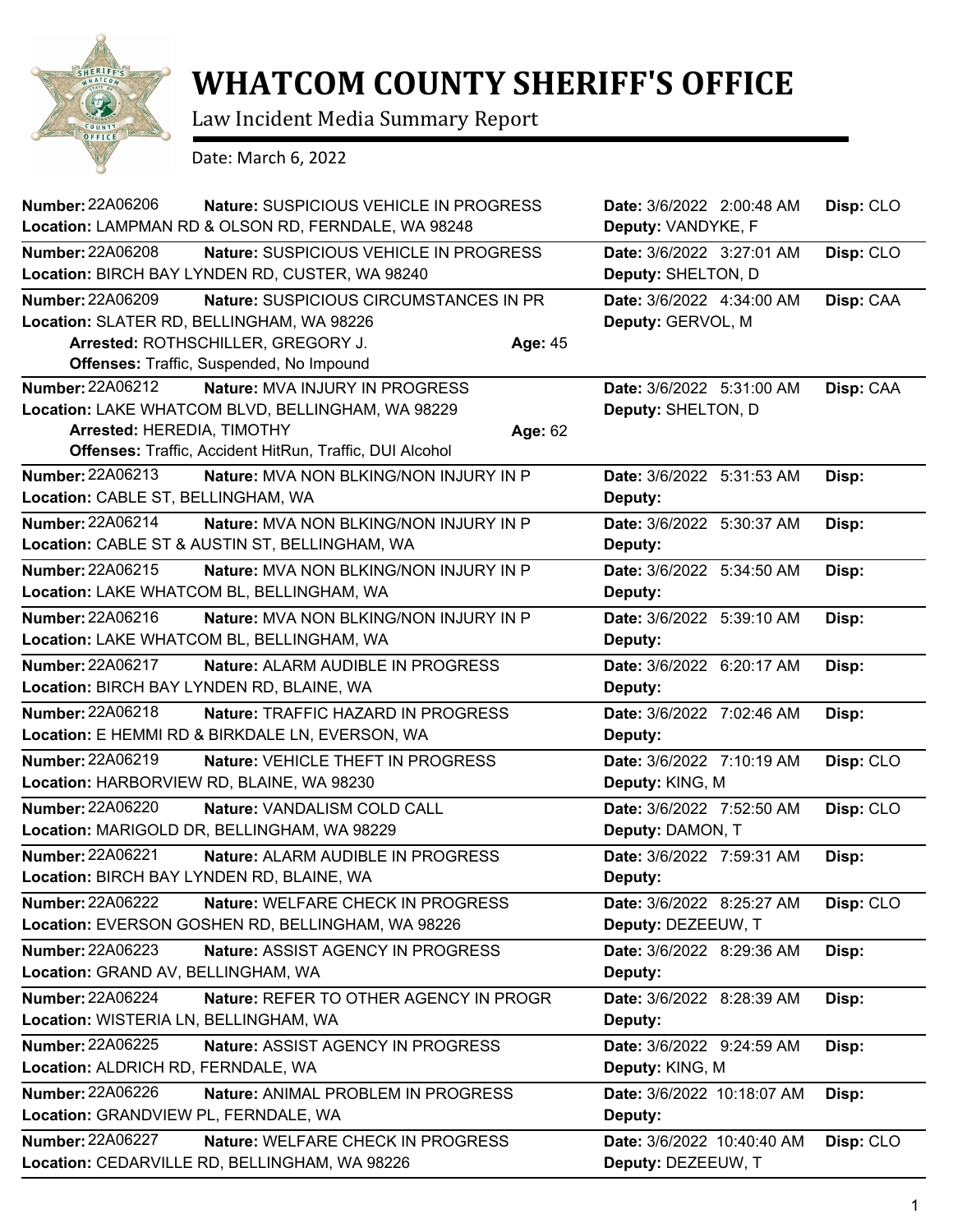| <b>Number: 22A06228</b><br>Nature: CIVIL PROBLEM COLD CALL                    | Date: 3/6/2022 10:51:03 AM<br>Disp:                          |
|-------------------------------------------------------------------------------|--------------------------------------------------------------|
| Location: CRABAPPLE LN, BELLINGHAM, WA                                        | Deputy: DAMON, T                                             |
| <b>Number: 22A06229</b><br>Nature: WATCH FOR IN PROGRESS                      | Date: 3/6/2022 10:54:24 AM<br>Disp:                          |
| Location: ENTERPRISE RD & GRANDVIEW RD, FERNDALE, WA                          | Deputy:                                                      |
| <b>Number: 22A06230</b><br>Nature: SUICIDAL SUBJECT IN PROGRESS               | Date: 3/6/2022 10:59:49 AM<br>Disp:                          |
| Location: 11TH ST, BLAINE, WA                                                 | Deputy: KING, M                                              |
| <b>Number: 22A06231</b><br>Nature: WATCH FOR IN PROGRESS                      | Date: 3/6/2022 10:59:40 AM<br>Disp: CLO                      |
| Location: HANNEGAN RD & KELLY RD, BELLINGHAM, WA 98226                        | Deputy: DEZEEUW, T                                           |
| <b>Number: 22A06232</b><br>Nature: ALARM AUDIBLE IN PROGRESS                  | Date: 3/6/2022 11:31:12 AM<br>Disp: CLO                      |
| Location: E BADGER RD, EVERSON, WA 98247                                      | Deputy: DEZEEUW, T                                           |
| Number: 22A06233<br>Nature: THEFT COLD CALL                                   | Date: 3/6/2022 12:04:12 PM<br>Disp:                          |
| Location: JOHNSON RD, POINT ROBERTS, WA 98281                                 | Deputy: LEACH, T                                             |
| <b>Number: 22A06234</b><br>Nature: SUSPICIOUS PERSON IN PROGRESS              | Date: 3/6/2022 12:20:53 PM<br>Disp:                          |
| Location: W POLE RD, LYNDEN, WA                                               | Deputy: KING, M                                              |
| Number: 22A06235<br>Nature: DOMESTIC VERBAL IN PROGRESS                       | Date: 3/6/2022 12:28:51 PM<br>Disp: CLO                      |
| Location: BURNS WAY, POINT ROBERTS, WA 98281                                  | Deputy: LEACH, T                                             |
| <b>Number: 22A06236</b><br>Nature: Not available.                             | Date: 3/6/2022 12:38:46 PM<br>Disp:                          |
| Location: TERRILL DR, BLAINE, WA                                              | Deputy: ANDERSON, W                                          |
| Number: 22A06237<br>Nature: SERVE PAPERS IN PROGRESS                          | Date: 3/6/2022 12:50:32 PM<br>Disp: CLO                      |
| Location: EVERGREEN LN, POINT ROBERTS, WA 98281                               | Deputy: LEACH, T                                             |
| <b>Number: 22A06240</b><br>Nature: TRESPASS IN PROGRESS                       | Date: 3/6/2022 1:03:30 PM<br>Disp:                           |
| Location: BOWMAN RD & DORAN RD, ACME, WA                                      | Deputy: DAMON, T                                             |
| Number: 22A06241<br>Nature: ASSIST AGENCY IN PROGRESS                         | Date: 3/6/2022 1:17:38 PM<br>Disp: CLO                       |
| Location: N CASCADES HW, ROCKPORT, WA 98283                                   | Deputy: TURNER, J                                            |
| <b>Number: 22A06242</b><br>Nature: LANDLORD TENANT DISPUTE IN PRO             | Date: 3/6/2022 1:26:57 PM<br>Disp:                           |
| Location: COMOX LO, BLAINE, WA                                                | Deputy: KING, M                                              |
| <b>Number: 22A06244</b><br>Nature: KIN NOTIFICATION IN PROGRESS               | Date: 3/6/2022 1:52:17 PM<br>Disp:                           |
| Location: CHEHALIS PL, BLAINE, WA                                             | Deputy: LARSONCOOLEY, B                                      |
|                                                                               |                                                              |
| Number: 22A06245<br>Nature: VEHICLE PROWL COLD CALL                           |                                                              |
| Location: LOCUST RD, BELLINGHAM, WA 98225                                     | Date: 3/6/2022 2:35:11 PM<br>Disp: INA<br>Deputy: LOREEN, J  |
| Number: 22A06246<br>Nature: SEX OFFENDER REGISTRATION                         |                                                              |
| Location: HOLLYWOOD AVE, BELLINGHAM, WA 98225                                 | Date: 3/6/2022 2:41:03 PM<br>Disp: CLO<br>Deputy: MELLEMA, S |
| Number: 22A06247                                                              |                                                              |
| Nature: REFER TO OTHER AGENCY IN PROGR<br>Location: HAM RD, FERNDALE, WA      | Date: 3/6/2022 2:42:20 PM<br>Disp:<br>Deputy:                |
| <b>Number: 22A06248</b><br>Nature: NEIGHBORHOOD DISPUTE COLD CALL             | Date: 3/6/2022 2:45:33 PM                                    |
| Location: DAWN LN, CUSTER, WA 98240                                           | Disp: CLO<br>Deputy: INGERMANN, N                            |
| Nature: VEHICLE RECOVERY IN PROGRESS                                          | Date: 3/6/2022 2:56:39 PM                                    |
| <b>Number: 22A06249</b><br>Location: MCLEOD RD, BELLINGHAM, WA 98225          | Disp: CLO<br>Deputy: MELLEMA, S                              |
| Number: 22A06251<br>Nature: TRESPASS COLD CALL                                | Date: 3/6/2022 3:38:52 PM                                    |
| Location: ALDERSON RD, BLAINE, WA 98230                                       | Disp: CLO<br>Deputy: INGERMANN, N                            |
| Nature: ALARM AUDIBLE IN PROGRESS                                             | Date: 3/6/2022 4:08:38 PM                                    |
| Number: 22A06253<br>Location: GUIDE MERIDIAN, BELLINGHAM, WA                  | Disp:<br>Deputy:                                             |
| <b>Number: 22A06254</b><br>Nature: WATCH FOR IN PROGRESS                      | Date: 3/6/2022 4:41:07 PM                                    |
| Location: HANNEGAN RD & SMITH RD, BELLINGHAM, WA                              | Disp:<br>Deputy:                                             |
| Number: 22A06255                                                              |                                                              |
| Nature: ALARM AUDIBLE IN PROGRESS<br>Location: GUIDE MERIDIAN, BELLINGHAM, WA | Date: 3/6/2022 4:53:05 PM<br>Disp:<br>Deputy:                |
| <b>Number: 22A06256</b><br>Nature: SHOTS IN PROGRESS                          | Date: 3/6/2022 5:07:20 PM                                    |
| Location: CEDARWOOD PL, FERNDALE, WA 98248                                    | Disp: CLO<br>Deputy: MELLEMA, S                              |